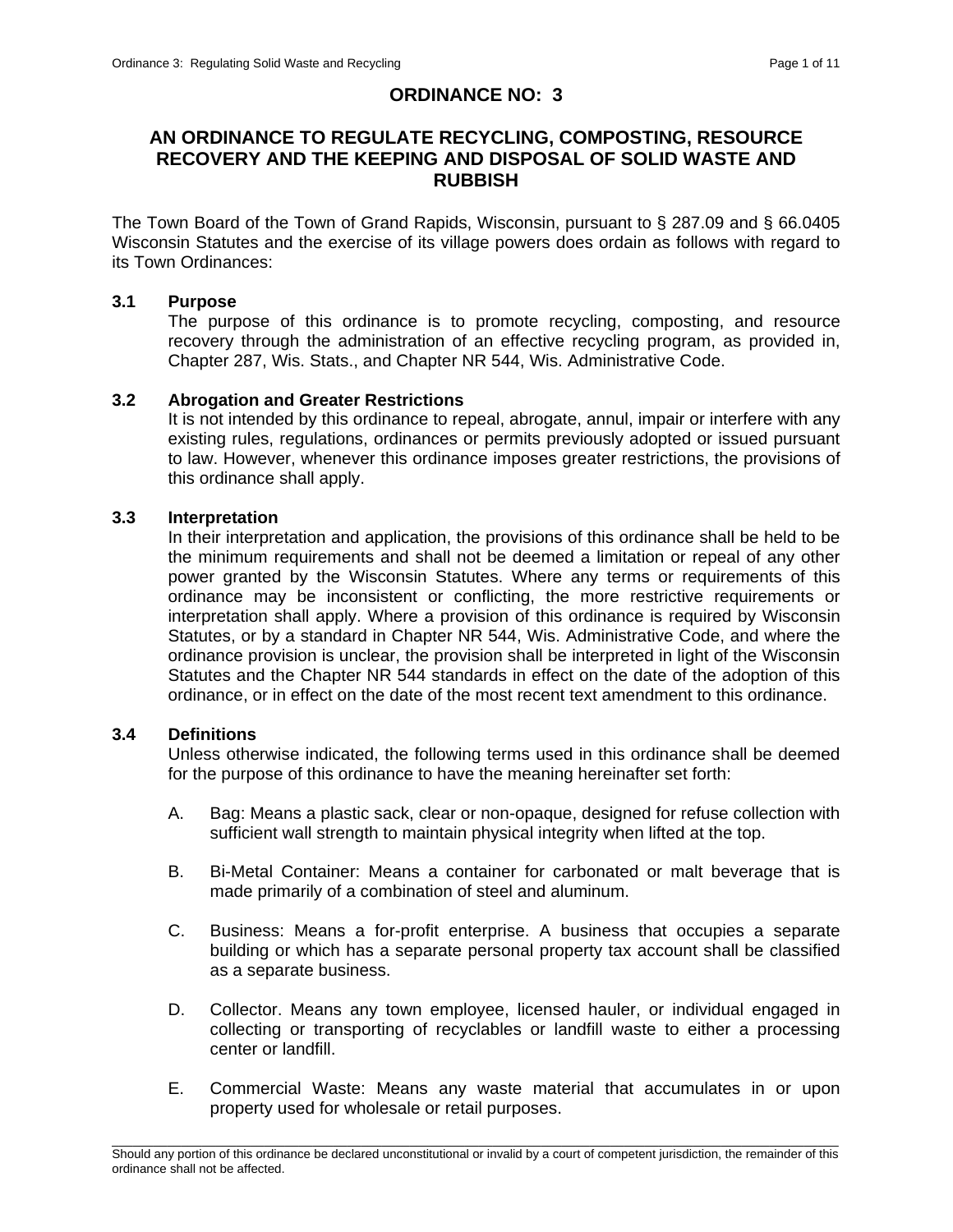- F. Commingle: Means the combining of aluminum containers; all colors of glass containers; plastic bottles labeled by the SPI code #1 - #7; steel containers, and bi-metal steel/aluminum containers for carbonated and malt beverages into one bag.
- G. Container: Means a steel, aluminum or plastic structure with or without a cover to hold post-consumer waste materials.
- H. Container Board: Means corrugated paperboard used in the manufacture of shipping containers and related products.
- I. Curbside: Means the installed curb and gutter or the shoulder of the road.
- J. Dead Animals: Means all dead animals and parts thereof.
- K. Demolition and Construction Wastes: Means scrap lumber, pipes, brick, masonry, rock, concrete, roofing materials, doors, windows, and similar materials generated during demolition or construction activities.
- L. DNR: Means State of Wisconsin Department of Natural Resources.
- M. Foam Polystyrene Packaging: Means packaging made primarily from foam polystyrene that satisfies one of the following criteria:
	- 1) Is designed for serving food or beverages.
	- 2) Consists of loose particles intended to fill space and cushion the packaged article in a shipping container.
	- 3) Consists of rigid materials shaped to hold and cushion the packaged article in a shipping container.
- N. Garbage: Means materials resulting from the handling, processing, storage and consumption of any non-recyclable item.
- O. Governmental: Means any Federal, State, County or Town.
- P. HDPE: Means high density polyethylene, labeled by the SPI code #2.
- Q. Household: Means a family unit or a person or persons living in a structure designed for a single-family residence.
- R. Household Rubbish: Means discarded furniture, rugs, television sets, and carpeting, but shall not include major appliances or items identified as recyclable under Wisconsin Recycling Law.
- S. Institutional: Means a recognized not-for-profit organized society, element, or corporate body established for the purpose of providing educational, religious, training, health, or similar services to the public.
- T. LDPE: Means low density polyethylene, labeled by the SPI code #4.

\_\_\_\_\_\_\_\_\_\_\_\_\_\_\_\_\_\_\_\_\_\_\_\_\_\_\_\_\_\_\_\_\_\_\_\_\_\_\_\_\_\_\_\_\_\_\_\_\_\_\_\_\_\_\_\_\_\_\_\_\_\_\_\_\_\_\_\_\_\_\_\_\_\_\_\_\_\_\_\_\_\_\_\_\_\_\_\_\_\_\_\_\_\_\_\_\_\_\_\_\_\_\_\_\_ Should any portion of this ordinance be declared unconstitutional or invalid by a court of competent jurisdiction, the remainder of this ordinance shall not be affected.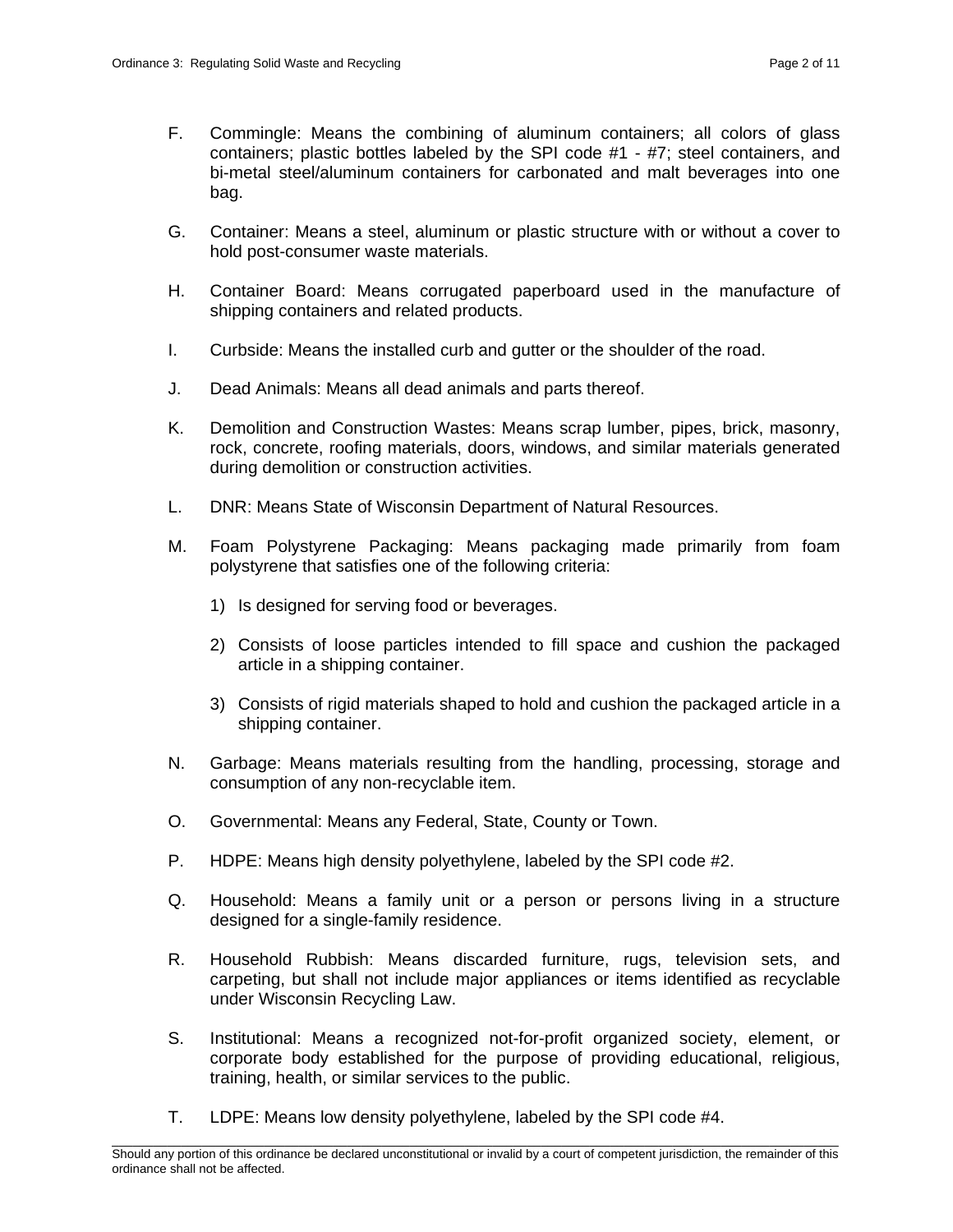- U. Magazines: Means magazines and other materials printed on similar paper, which, are glued or stapled.
- V. Major Appliance: Means air conditioner, clothes dryer, clothes washer, dishwasher, freezer, microwave, oven, refrigerator, stove, residential and commercial furnaces, boilers, de-humidifiers and water heaters.
- W. Metal Products: Means any parts from cars, trucks, bicycles, snowmobiles, or machinery including doors, frames, hoods, wheels, fenders, motors, transmissions, axles, etc., and all metal products used in construction, such as iron, steel, aluminum, cast iron, etc., to include metal roofing, or siding used in building construction.
- X. Multiple-family Dwelling: Means a property containing 5 or more residential units, including those which are occupied seasonally.
- Y. Newspaper: Means a newspaper and other materials printed an newsprint.
- Z. Non-residential Facilities and Properties: Means business, commercial, retail, industrial, institutional and governmental facilities and properties. This term does not include multiple family dwellings.
- AA. Office Paper: Means high grade printing and writing papers from offices in non-residential facilities and properties. Printed white ledger and computer printout are examples of office paper generally accepted as high grade. This term does not include industrial process waste.
- AB. Other Resins or Multiple Resins: Means plastic resins labeled by the SPI code #7.
- AC. Packaging: Means wrapping or otherwise enclosing landfill waste in plastic, metal, wood, or other containers for the purpose of containing material to be recycled or landfilled. For the purposes of this ordinance, the containers of landfill material shall not be considered as recyclable and may be deposited in an approved landfill.
- AD. Person: Means any individual, corporation, partnership, association, local governmental unit, state agency or authority or federal agency.
- AE. PETE: Means polyethylene terephthalate, labeled by the SPI code #1.
- AF. Plastic Container: Means an individual, separate, rigid plastic bottle, can, jar or carton, except for a blister pack, that is originally used to contain a product that is the subject of a retail sale.
- AG. Post-consumer Waste: Means solid waste other than solid waste generated in the production of goods, hazardous waste, as defined in s.291.07 (7), Wis. Stats., waste from construction and demolition of structures, scrap automobiles, or high-volume industrial waste, as that term is used in Chapter 289, Wis. Stats.
- AH. PP: Means polypropylene, labeled by the SPI code #5.
- AI. Processing Center: Means any location where recycled material is separated, assembled or converted into a salable product.

\_\_\_\_\_\_\_\_\_\_\_\_\_\_\_\_\_\_\_\_\_\_\_\_\_\_\_\_\_\_\_\_\_\_\_\_\_\_\_\_\_\_\_\_\_\_\_\_\_\_\_\_\_\_\_\_\_\_\_\_\_\_\_\_\_\_\_\_\_\_\_\_\_\_\_\_\_\_\_\_\_\_\_\_\_\_\_\_\_\_\_\_\_\_\_\_\_\_\_\_\_\_\_\_\_ Should any portion of this ordinance be declared unconstitutional or invalid by a court of competent jurisdiction, the remainder of this ordinance shall not be affected.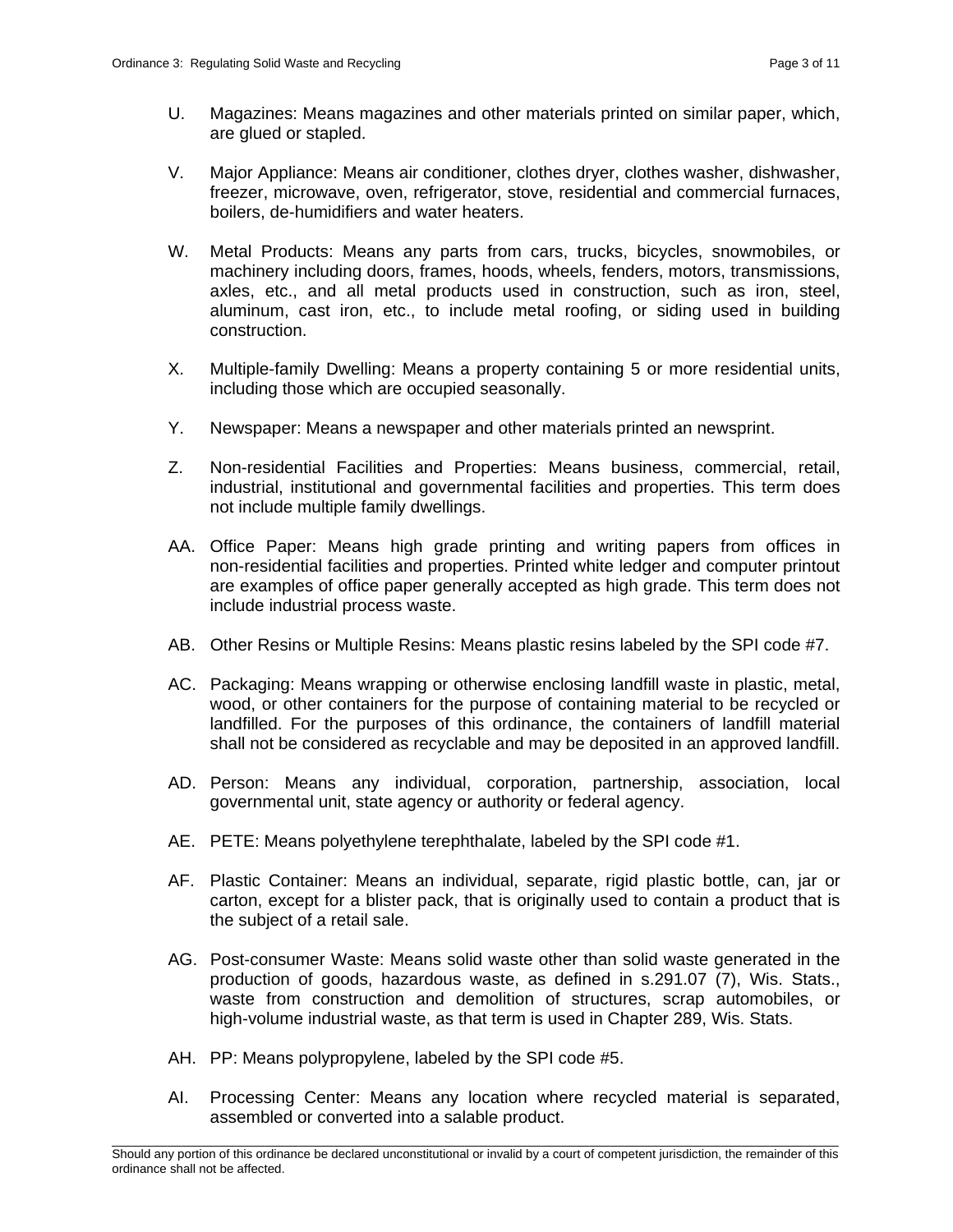- AJ. PS: Means polystyrene, labeled by the SPI code #6.
- AK. PVC: Means polyvinyl chloride, labeled by the SPI code #3.
- AL. Recycling Law: Means Chapter 287, Wis. Stats. and Chapter NR 544 as adopted or updated and/or any future modifications or revisions of said law.
- AM. Recyclable Material: Includes lead acid batteries; major appliances; waste oil; yard waste; aluminum containers; corrugated paper or other container board; foam polystyrene packaging; glass containers; magazines; newspaper; office paper; rigid plastic containers, including those made of PETE, HDPE, PVC, LDPE, PP, PS, and other resins or multiple resins; steel containers; waste tires; and bi-metal containers; and any additional items referenced in sec. 287.07. Wis. Stats.
- AN. Refuse: Refers to recyclable materials and garbage collected at the curbside by the Town.
- AO. Residential Properties: Refers to a family unit or a person or persons living in a structure used as a single family residence and mobile homes.
- AP. Solid Waste: Has the meaning specified in s. 289.01(33), Wis. Stats.
- AQ. Solid Waste Facility: Has the meaning specified in s. 289.01(35), Wis. Stats.
- AR. Solid Waste Treatment: Means any method, technique or process which is designed to change the physical, chemical or biological character or composition of solid waste. "Treatment' includes incineration.
- AS. Town: Means Town of Grand Rapids, Wood County, Wisconsin, or its Town Board, its designee, or assignee.
- AT. Vehicle Unit: Means any vehicle used in the collection or transportation of recyclables or landfill waste.
- AU. Waste Tire: Means a tire that is no longer suitable for its original purpose because of wear, damage, or defect.
- AV. Yard Waste: Means leaves, grass clippings, yard and garden debris and brush, including clean woody vegetative material no greater than 6 inches in diameter. This term does not include stumps, roots, or shrubs with intact root balls.

### **3.5 Separation of Recyclable Materials**

Occupants of all properties shall separate the following materials from post consumer waste:

- A. Lead acid batteries
- B. Major appliances and electronics
- C. Metal Products and automotive parts
- D. Waste oil

\_\_\_\_\_\_\_\_\_\_\_\_\_\_\_\_\_\_\_\_\_\_\_\_\_\_\_\_\_\_\_\_\_\_\_\_\_\_\_\_\_\_\_\_\_\_\_\_\_\_\_\_\_\_\_\_\_\_\_\_\_\_\_\_\_\_\_\_\_\_\_\_\_\_\_\_\_\_\_\_\_\_\_\_\_\_\_\_\_\_\_\_\_\_\_\_\_\_\_\_\_\_\_\_\_ Should any portion of this ordinance be declared unconstitutional or invalid by a court of competent jurisdiction, the remainder of this ordinance shall not be affected.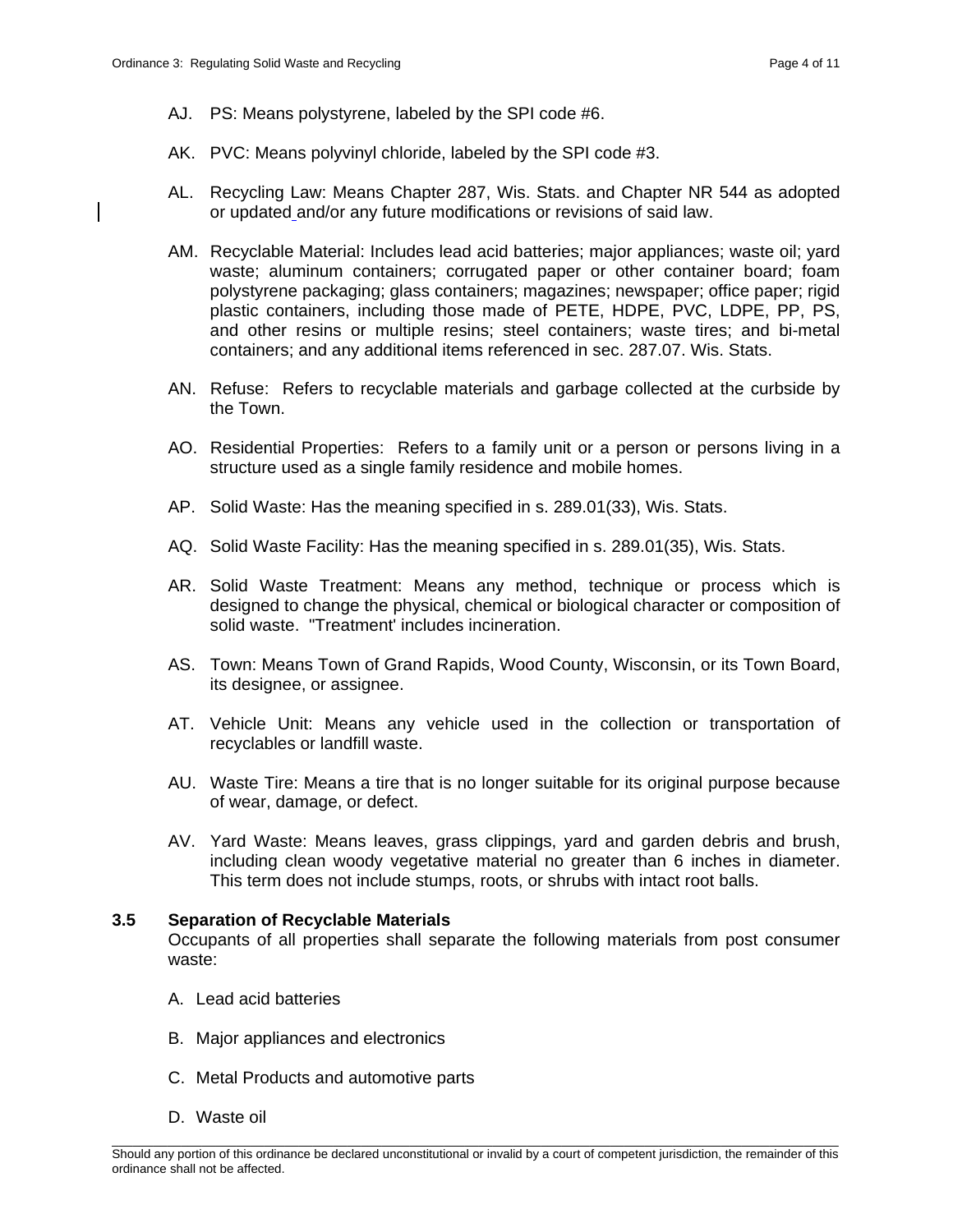- E. Yard waste
- F. Aluminum containers
- G. Bi-metal containers
- H. Corrugated paper or other container board
- I. Foam polystyrene packaging
- J. Glass containers that had contained food or beverages
- K. Magazines
- L. Newspaper
- M. Office paper
- N. Rigid plastic containers made of PETE (SP[ #1), HDPE (SPI #2), PVC (SPI #3), LDPE (SPI #4), PP (SPI #5), PS (SPI #6), and Other resins or multiple resins (SPI #7)
- O. Steel containers that had contained food or beverages
- P. Waste tires
- Q. Anti-freeze
- R. The separation requirements of Section 3.5(A-Q) do not apply to the activities excepted in sec. 287.07(7) (b)-(h), Wis. Stats.

#### **3.6 Collection of Recyclables**

Of the recyclable materials required to be separated in Section 3.5, the following materials shall be collected for single family and 2 to 4 unit residences at the curbside by the Town or by a licensed hauler, and recyclables collected shall be deposited at an approved drop-off site for recyclables and post-consumer waste.

- A. The materials to be collected at the curbside are:
	- 1) Aluminum containers;
	- 2) Glass containers that had contained food or beverages;
	- 3) Rigid plastic containers of PETE, labeled by SPI Code #1; made of HDPE, labeled by SP[ Code #2; PVC, labeled by Code #3; LDPE, labeled by SP[ Code #4; PP, labeled by SPI Code #5; PS, labeled by SPI Code #6; and other resins or multiple resins, labeled by SPI Code #7.
	- 4) Steel containers that had contained food or beverages;
	- 5) Bi-metal steel/aluminum containers for carbonated and malt beverages;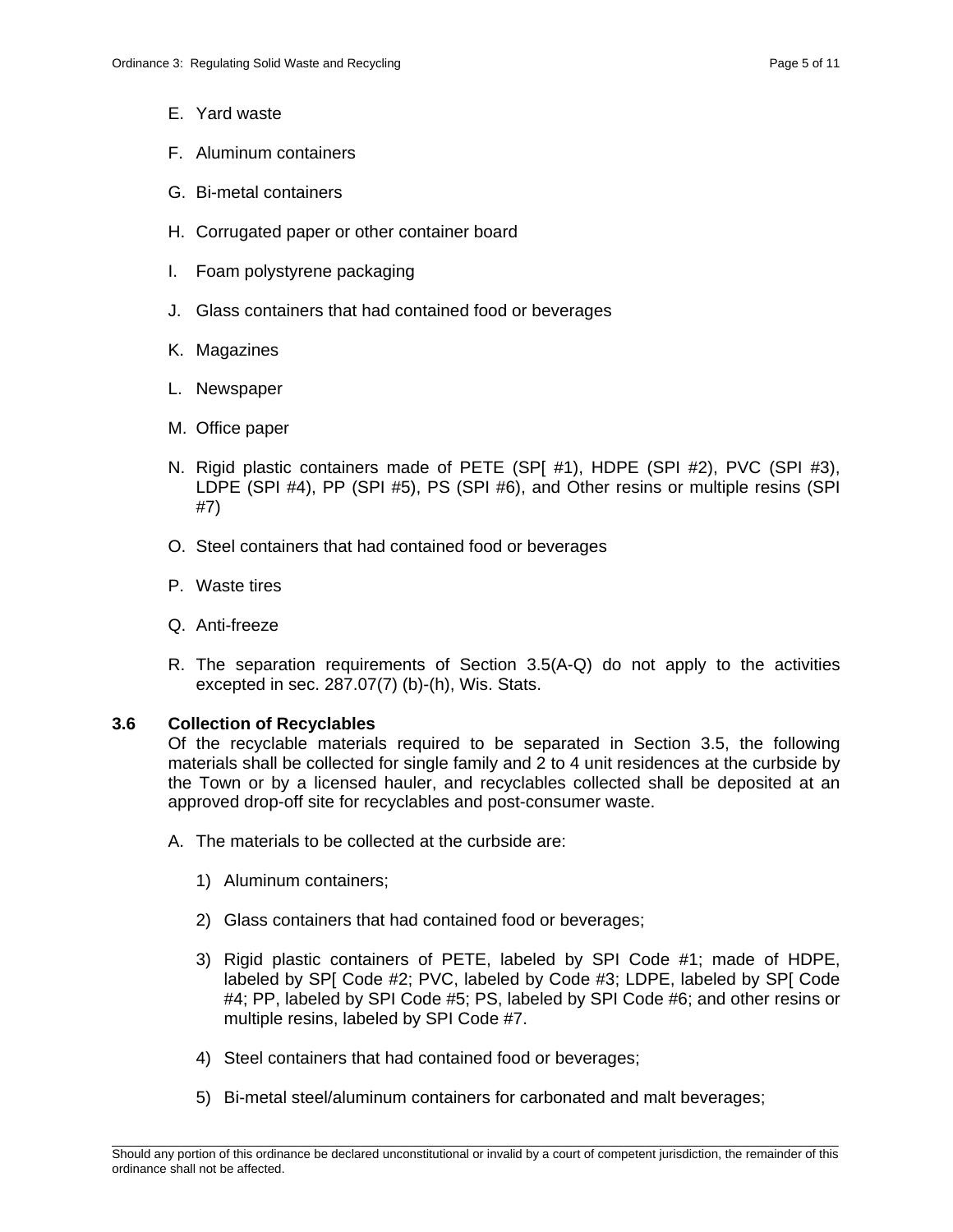- 6) Magazines;
- 7) Office paper;
- 8) Newspaper;
- 9) Corrugated paper or other container board;
- B. As authorized by Wis. Stats. 66.0405, there is hereby created a residential collection district which district shall include those properties defined as 'residential properties" in Section 3.4.
	- 1) Residential properties receiving refuse collection services from the Town shall be assessed a special charge as authorized by Wis. Stats. 66.0627, which shall be referred to as a residential refuse collection fee.
		- a) The amount of the special charge for the residential refuse collection fee shall be established by resolution by the Town Board. Such residential refuse collection fee shall be made payable by insertion of the special charge on the tax roll for all residential properties.
		- b) If a parcel of real property contains multiple residential properties such parcel shall be imposed a special charge for each residential property on such parcel of real property.
		- c) The special charge for the residential refuse collection fee shall be included as a special charge on the tax bills sent out in December and shall be due and payable in full at the time set for payment of the first installment of the real estate property tax. The special charge for residential refuse Collection shall not be payable in installments. If the special charge is not paid within the period fixed by this ordinance, then such special charge shall be deemed delinquent and shall be extended upon the current tax roll as a delinquent tax against the property and all proceedings in relation to the collection return and sale of property for delinquent real estate taxes shall apply to such special charge, except as otherwise provided by Wisconsin Statute.
	- 2) Whenever a residential property is established and that residential property had not been included in the special charge imposed on the real estate tax parcel where the residential property is located, the Clerk of the Town shall charge by sending an invoice of the expense of refuse collection to said property.
		- a) The said invoice shall be due and payable within 60 days of date of invoice. The invoice shall not be payable in installments. If the invoice is not paid within the period fixed by this ordinance, the unpaid invoice shall become a special charge on the next tax roll. If the special charge is not paid within the period fixed by this ordinance, then such special charge shall be deemed delinquent and shall be extended upon the current tax roll as a delinquent tax against the property and all proceedings in relation to the collection return and sale of property for delinquent real estate taxes shall apply to such special charge, except as otherwise provided by Wisconsin Statute.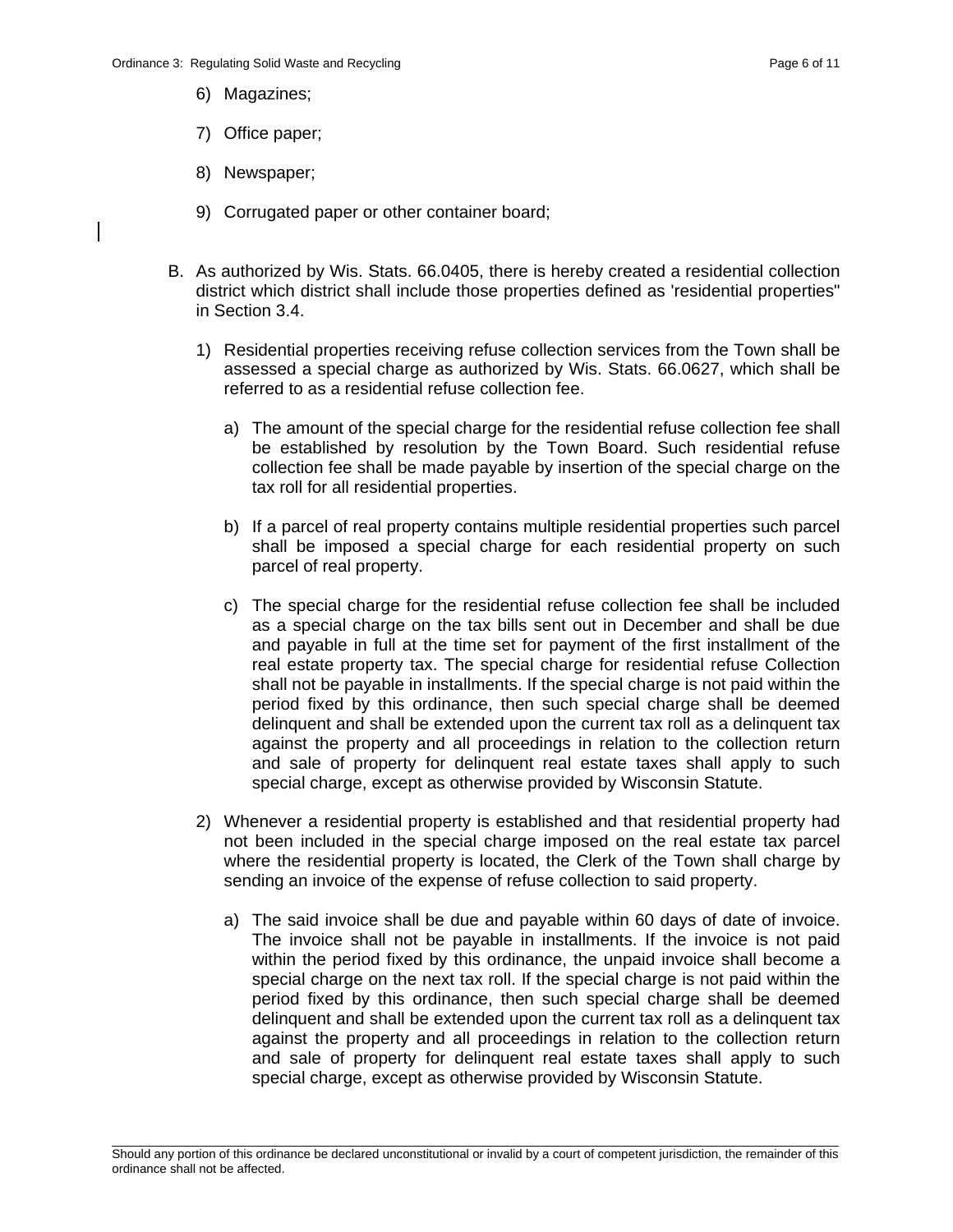### **3.7 Disposal of Recyclables**

- A. Yard waste shall be composted or transferred and deposited at an approved DNR site.
	- 1) The policy of the Town is to encourage home composting. Bins and compost piles shall be located in a rear yard, screened from the view of neighbors' living areas, and maintained in a clean, odor-free condition.
	- 2) Yard waste will not be accepted at the transfer site for disposal. Such material shall be taken to a DNR approved site for composting, or yard waste may be composted on private property provided it is nuisance free, does not create offensive odors, and does not attract vermin or undesirable animals.
- B. The following materials shall only be deposited at a site approved by the DNR:
	- 1) Lead acid batteries; and
	- 2) Anti-freeze.
	- 3) The Town Clerk shall make available a list of approved DNR sites for the deposit of yard waste, waste oil, batteries, tires, anti-freeze and major appliances.

# **3.8 Care of Separated Recyclable Materials**

To the greatest extent practicable, the recyclable materials separated in accordance with Section 3.6 A. shall be clean and kept free of contaminants such as food or product residue, oil or grease, or other non-recyclable materials, including but not limited to household hazardous waste, medical waste, and agricultural chemical containers. Recyclable materials shall be stored in a manner which protects them from wind, rain, and other inclement weather conditions.

# **3.9 Preparation of Materials for Curbside Collection**

Except as otherwise specifically directed or authorized by the Town, bags containing recyclables and containers containing post-consumer waste shall be placed at the curbside, adjacent to the premises owned or occupied by the person, of the street designated in the published collection schedule for collection. Materials shall be placed out for collection according to the scheduled days established and published by the Town. The size, weight and number of the bags and containers shall not exceed the limits set in the Town's current waste removal contract, which limits shall be published by the Town.

- A. Aluminum containers, glass containers, plastic bottles labeled by the SPI code #1, #2, #3, #4, #5, #6 and #7, steel containers, and bi-metal steel/aluminum containers for carbonated and malt beverages shall be commingled into one bag or bags for collection. The plastic bags shall be clear, and the total weight of a filled bag shall not exceed 50 pounds.
- B. Magazines are to be bound or bundled in a paper bag, and may be commingled with newspaper, office paper or container board.
- C. Container board and office paper can be commingled and bound or bundled in a paper bag. Container board is to be flattened and bound, into bundles no greater in size than 2 ft. by 3 ft.

\_\_\_\_\_\_\_\_\_\_\_\_\_\_\_\_\_\_\_\_\_\_\_\_\_\_\_\_\_\_\_\_\_\_\_\_\_\_\_\_\_\_\_\_\_\_\_\_\_\_\_\_\_\_\_\_\_\_\_\_\_\_\_\_\_\_\_\_\_\_\_\_\_\_\_\_\_\_\_\_\_\_\_\_\_\_\_\_\_\_\_\_\_\_\_\_\_\_\_\_\_\_\_\_\_ Should any portion of this ordinance be declared unconstitutional or invalid by a court of competent jurisdiction, the remainder of this ordinance shall not be affected.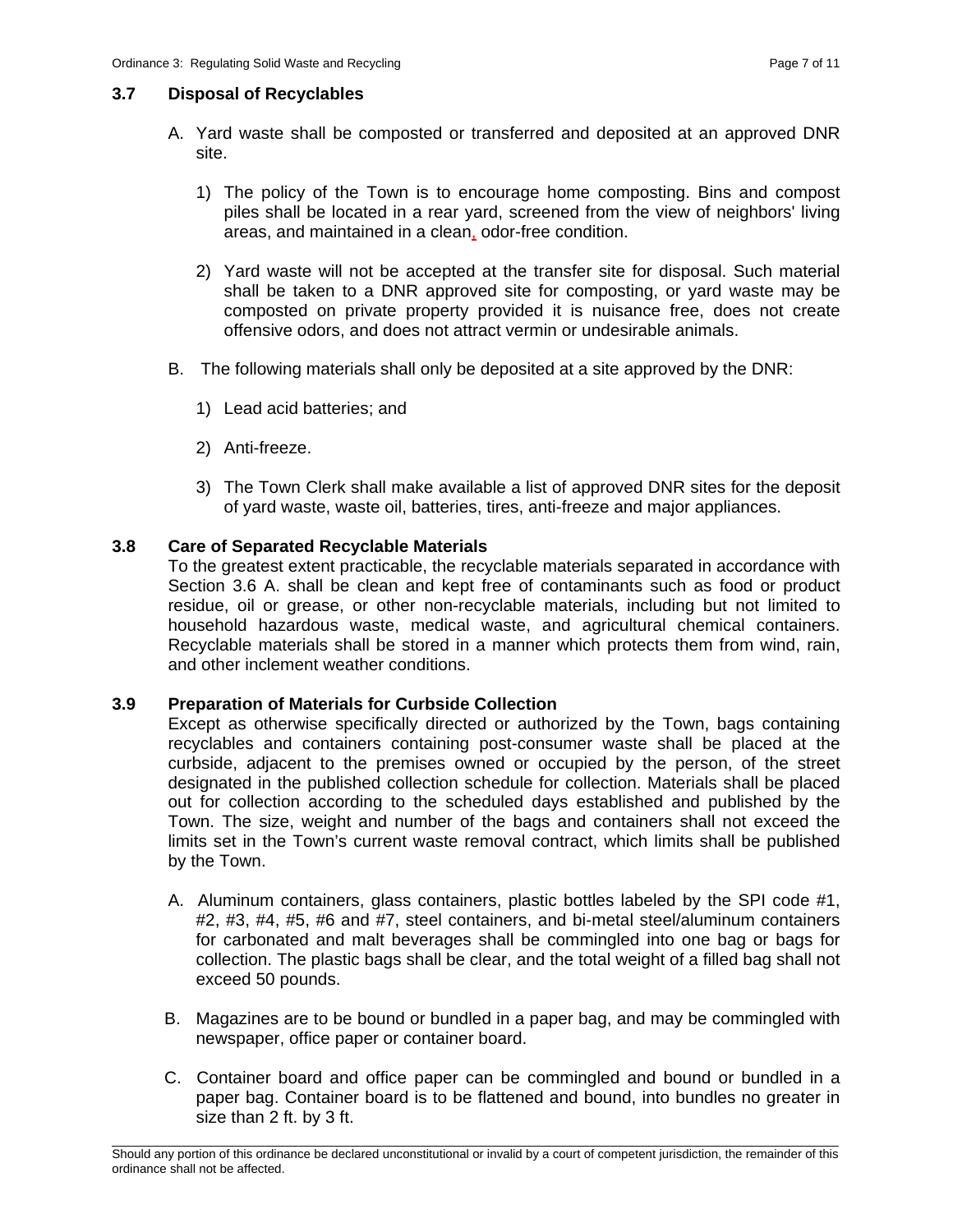D. All recyclables shall be placed as herein required at the specified collection point no sooner than 24 hours prior to the regularly scheduled collection time or be allowed to remain at the curbside longer than 24 hours thereafter. All garbage and solid waste placed at the curbside shall be placed no sooner than 24 hours prior to the regularly scheduled collection time or be allowed to remain at the curbside longer than 24 hours thereafter.

## **3.10 Use of Transfer Site**

The transfer site is available for deposit of certain recyclables as determined by the Town Board.

#### **3.11 Garbage and Post-Consumer Waste**

Garbage and solid waste shall be picked up by a licensed hauler, or deposited at an approved DNR landfill.

- A. No person shall deposit, throw, or place any garbage, solid waste, or recyclable wastes on or within any public street, alley, park, sidewalk, or other public place or private property of others, except as provided under Section 3.20 herein.
- B. All garbage, solid waste and recyclable materials including those from non-residential facilities and properties, or multi-family dwellings, whether hauled by an individual, a licensed collector, a firm or corporation shall be hauled in such a manner so as to ensure that it is not blown or dropped from the vehicle on any public street or right-of-way or onto private property.

### **3.12 Non-residential Collection**

Non-residential facilities and properties shall contract with a licensed hauler for separate collection of garbage, solid waste and recyclables, or transport their own garbage, solid waste and recyclables to an approved recycling processing center or approved DNR site.

### **3.13 Special Pickup**

The Town may elect to provide special pickups for Christmas trees, storm damaged materials, or solid wastes.

### **3.14 Right to Reject Materials**

The Town reserves the right to designate additional solid waste materials as recyclable or recyclable materials as non-recyclable in accordance with State law and to either add or delete them from any collection services provided by the Town or its contractors, or from the listing of materials accepted at the transfer site. The Town shall provide written notice to its service recipients of this declaration.

### **3.15 Recycling Education**

The Town of Grand Rapids shall, to the extent deemed practical and necessary, provide continuing information and education on waste reduction, reuse and recycling to residents of single family and 2 to 4 unit residences, youths, consumers, owners or managers of multiple-family residences and owners or managers of non-residential facilities and properties.

### **3.16 Rejection of Recyclables and Landfill Waste**

Any garbage or solid wastes containing recyclables shall be rejected by the collector.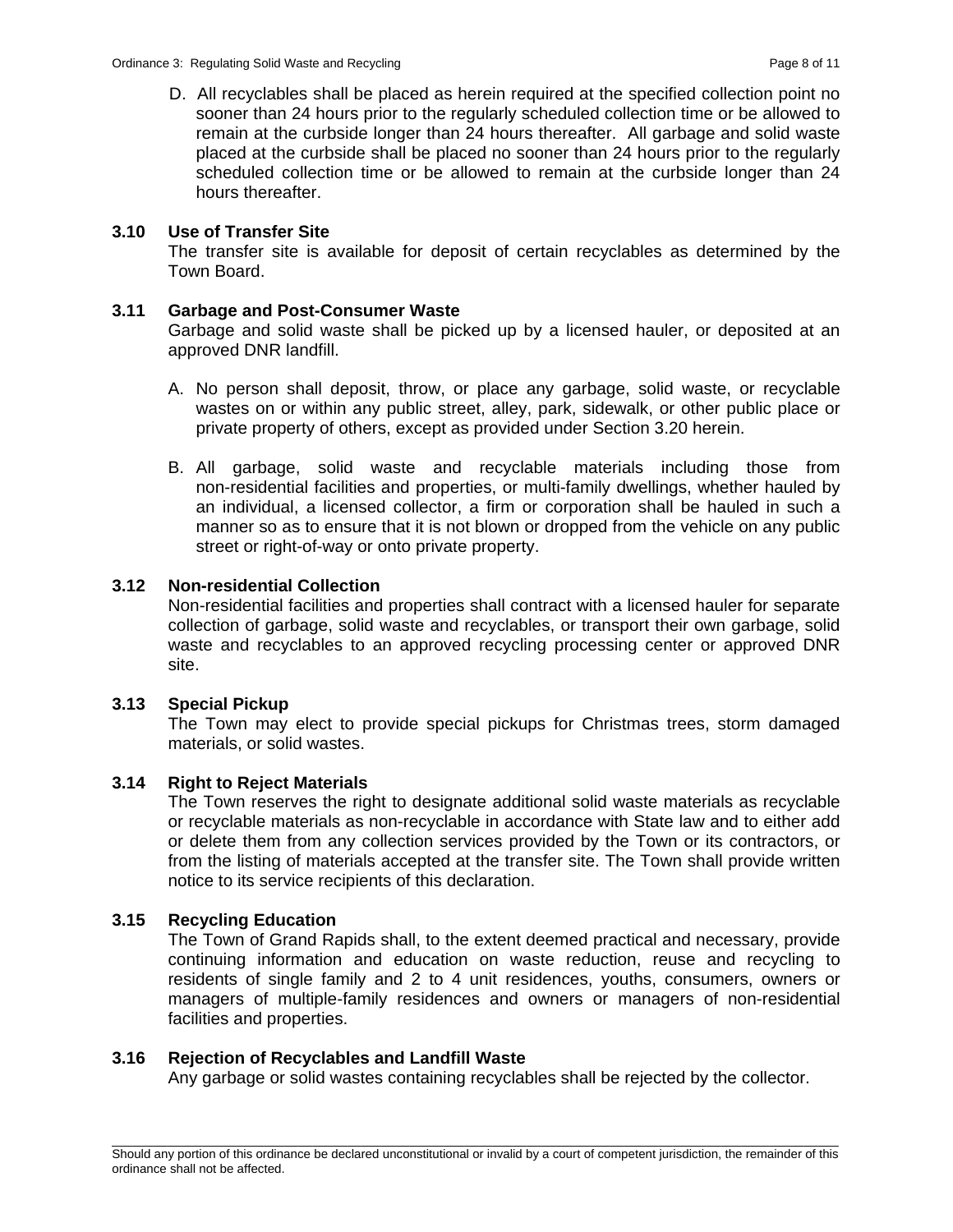- A. Collectors knowingly accepting recyclables for placement in any landfill shall be subject to a forfeiture as per Ordinance 39 "Schedule of Fees and Forfeitures" for each day during which said violation shall continue together with the costs of prosecution.
- B. Any garbage, solid wastes or recyclables not placed in accordance with the provisions of this ordinance may be rejected by the collector, in which case garbage, solid waste and recyclables not picked up on a scheduled pickup must be removed from the curbside within 24 hours of the time said garbage, solid waste and recyclables were scheduled to be picked up. A property owner or tenant failing to remove said garbage, solid waste and recyclables as outlined above, shall be subject to a forfeiture as per Ordinance 39 "Schedule of Fees and Forfeitures" for each day during which said violation shall continue together with the costs of prosecution.

### **3.17 Scavenging and Theft**

It shall be unlawful for any person, partnership, or corporation unless the person, partnership or corporation is under contract with or has obtained a permit from the Town, to disturb, remove, or carry away any garbage, solid waste or recyclable material that has been deposited or placed at the curbside or in a container for the purposes of collection.

### **3.18 Deposit of Recyclables and Solid Waste Containers**

It shall be unlawful for any person, firm, or corporation to deposit garbage, solid waste or recyclable material in any container without authorization from the party responsible for said container.

### **3.19 Supervision**

The collection and transportation of all garbage, solid waste and recyclables shall be under the supervision, direction, and control of the Town Board or its designee in strict conformity with the provisions of this ordinance and with such additional rules and regulations as may be made from time to time by the Town Board.

### **3.20 Demolition and Construction Wastes**

 The Town will not collect or accept demolition or construction wastes for landfill delivery or recycling.

# **3.21 Collection Regulation and Licenses**

- A. No person, partnership, or corporation shall engage in, exercise, or carry on a trade or business of picking up and hauling of garbage, solid waste or recyclable material within the Town unless licensed by State of Wisconsin DNR under Section NR502.06, Wisconsin Administrative Code, nor continue in such a business after such license has been revoked. A license issued by the Town shall also be required.
- B. All vehicles used for the transportation of garbage, landfill waste, solid waste or recyclables shall be of substantial construction and the body shall be water tight or of a design approved by the Town as acceptable for transporting garbage, solid waste or recyclables. All vehicles used in the transportation of recyclables or garbage or landfill waste shall be constructed and loaded in such manner as to prevent the contents from blowing or failing from said vehicle while either moving or standing.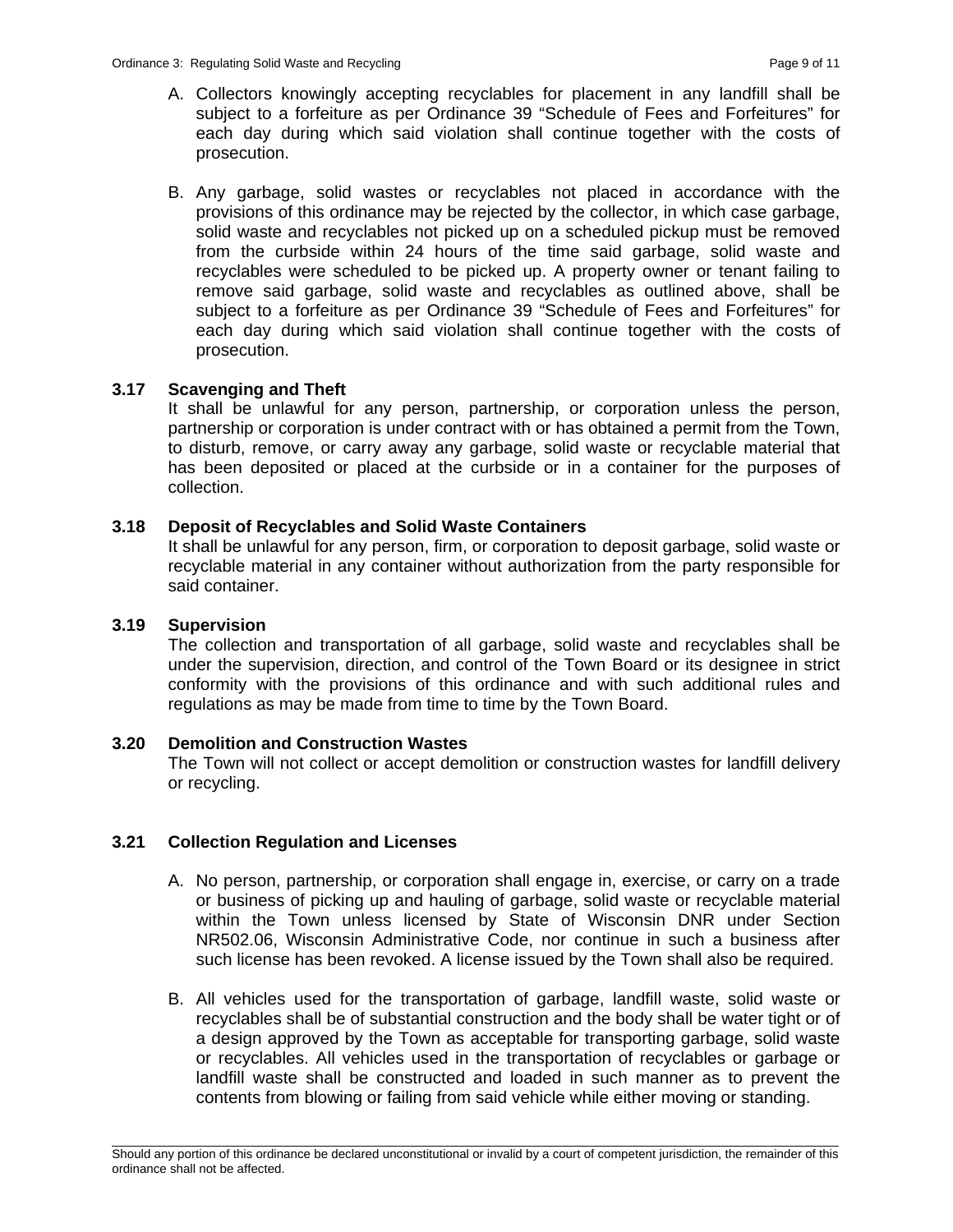- C. Every person, partnership or corporation desiring a permit required by this Section shall, prior to the issuance thereof, pay an annual license fee as per Ordinance 39 "Schedule of Fees and Forfeitures". Proof of insurance shall be required of all applicants.
- D. Failure to comply with the following operational rules and regulations will result in the revocation of the permit to operate in the Town:
	- 1) The permittee must be properly licensed by the Department of Natural Resources of the State of Wisconsin and must display a Wisconsin state permit or license number on his vehicle.
	- 2) All containers placed at non-residential facilities and properties, or multi-family dwelling accounts of the permittee shall have the name of the permittee displayed on the containers.
	- 3) Permittees shall be responsible for cleaning up any debris spilled, dumped, or blown from their collection vehicle while traveling or collecting within the Town limits.
- E. Non-residential facilities and properties may transport garbage, landfill waste, solid waste or recyclables generated by their own firm without a permit, but may not engage in picking up or transporting garbage, landfill waste, solid waste or recyclables generated by another firm, agency, or corporation without obtaining a permit regardless of whether or not there is a monetary exchange for the service.

### **3.22 Disposal of Recyclables and Solid Wastes not collected**

It shall be the responsibility of the owners and occupants of every property to dispose of all garbage, landfill waste, solid waste and recyclables generated by them and which is not collected in the Town's curbside pickup program and which is not permitted to be deposited at the transfer site. All such material must be recycled, hauled to a compost drop-off site, or hauled to an approved private sanitary landfill.

### **3.23 Prohibitions on Disposal of Recyclable Materials**

No person may dispose of in a solid waste disposal facility or burn in a solid waste treatment facility any of the materials specified in Section 3.5 which have been separated for recycling, except waste tires may be burned with energy recovery in a solid waste treatment facility.

### **3.24 Non-residency**

It shall be unlawful for any person not residing or located within the Town to deposit any garbage curbside in the Town. It shall further be unlawful for any Town resident, business, firm, agency, or institution to deposit any such garbage, solid waste or recyclables generated outside of the corporate limits of the Town curbside in the Town.